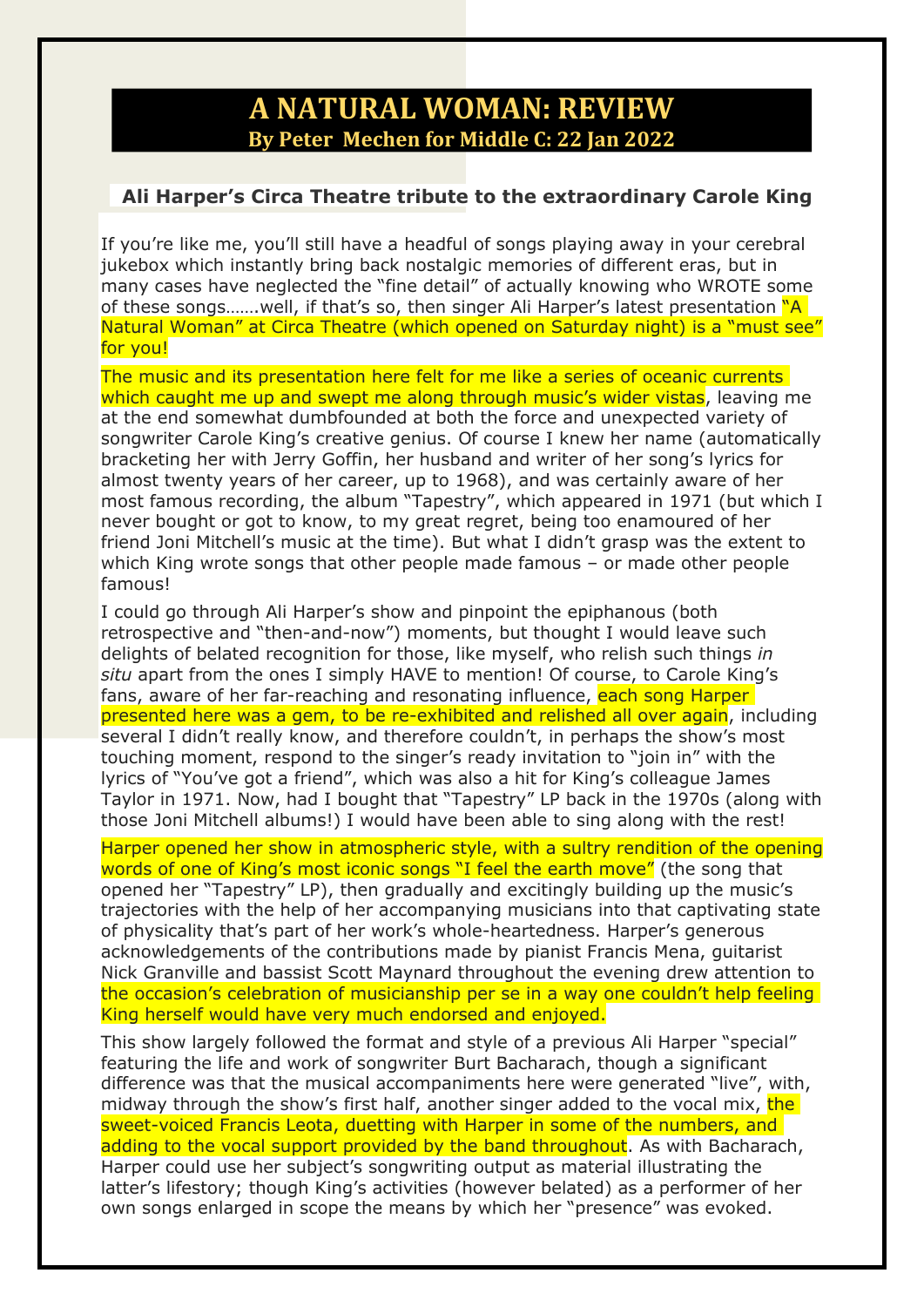Ali herself took over the piano for the accompaniment of one of King's songs, "Lay Down My Life", remarking wryly at the number's end that it was the first occasion on which she had accompanied a song on the piano on a stage, and that she had a further 25 shows to get her fingers properly into shape before the season's end!

Apart from the pleasures of composer-discovery in the case of a number of wellknown songs, I was as intrigued by hearing a number of King's compositions I didn't know at all and really liked – I've already mentioned the heartfelt strains of "You've got a Friend" – and responded with, firstly, as much relish to the Joni-Mitchell-like "At this time in my life" as to the later and more confident "Natural Woman", and then to the deeply-touching "Child of Mine", a beautiful meditation on the significance of parenthood – all performed by Harper (the latter a vocal collaboration with Francis Leota) with a certain frisson resonating further as Harper spoke of her own admiration for King and her singular qualities of courage and determination in the face of life's difficulties.

The show's title "A Natural Woman" summed up this sympathetic and squarelyfaced portrayal of King throughout her various career, taking in her stride significant personal highlights and setbacks, and bringing out the heartfelt, almost confessional nature of her songwriting, and subsequently her performances. The breakup of her first marriage to Jerry Goffin was a turning-point for King, leading her reluctantly to focus on building a parallel career as a performer, to which end the release of "Tapestry" in 1971 succeeded beyond her wildest dreams, topping the US sales charts for a record-breaking fifteen weeks. In it she repossessed some of her own songs such as "It's Too Late" and "Will you love me Tomorrow". And, three subsequent marriages produced altogether four children for King, here giving the song "Child of Mine" an extra fillip of emotion in its significance.

Harper's was, for me, more of a retrospective tribute to Carole King than a reevocation of her as an on-stage personality – I was a little surprised at this, considering the effect of her incredibly moving recreation of another icon, Doris Day, in an earlier show, in which we seemed to be taken right into Day's world with Harper herself on that occasion seemingly infused with her subject's charismatic persona. Here, conversely, she seemed to take pains to emphasise parallel worlds of then and now, telling us, for example, that King's record-breaking release "Tapestry" appeared the year that she, Harper, was born. True, the dresses Harper wore (a different one for each half) seemed to me most apposite, straight from the '70s, and whose effect augmented those moments when in direct vocal flight the singer seemed suitably (and satisfyingly) possessed with her subject's singular focus, one triumphantly embodied by the title given to the evening's presentation.

Sadly, the advent of the Omicron virus would seem to already indicate a marked effect upon A Natural Woman's season, with future shows (at time of writing) continuing to require vaccine passes and face masks, but also limiting audience numbers per performance, due to social distancing. The performances are scheduled to run until February  $22^{nd}$ , so people who intend to go (or have already booked) should contact Circa for updates and clarification without delay. To Ali Harper and her colleagues, on- and off-stage, all the best for the show's continuance under these trying circumstances! To my mind, both the material and the performances fully deserve whatever interest and attention is still possible!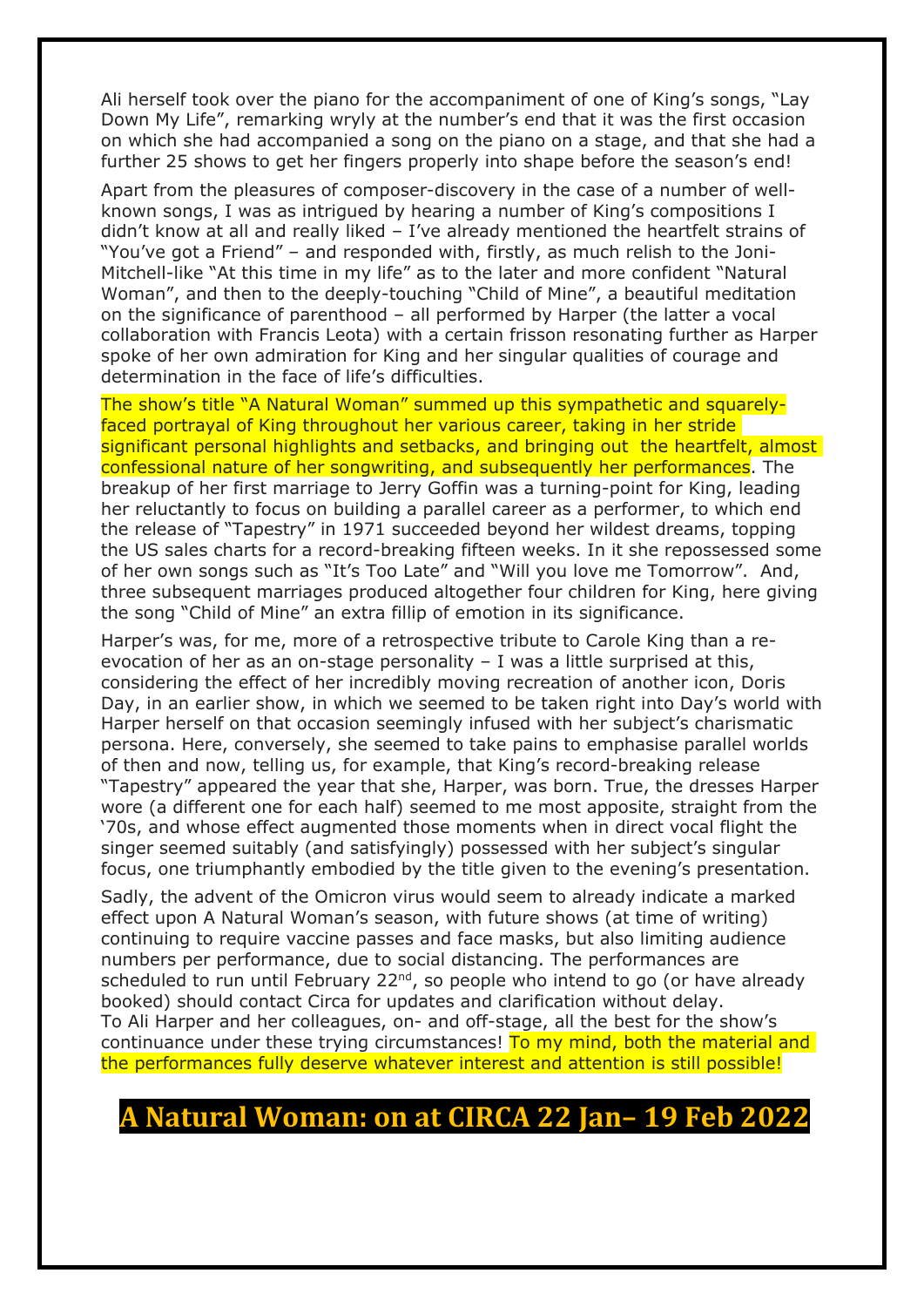#### **A NATURAL WOMAN: REVIEW By Sharron Pardoe for Dom Post: 22 Jan 2022**

#### **Ali Harper brings classic Carole King album to stage in soaring performance**

It took just a few moments for me to be transported back to my teenage life, one that was set to the backdrop of Carole King's *Tapestry* album. From the opening bars of *I Feel the Earth Move* I was back in the small town I grew up in and, as the show progressed, I relived the anxiety and thrill of new relationships, breakups and heartache through the eyes of an impressionable teenager.

Ali Harper brought to life all those memories with her polished performance of King's songs from that amazing 1971 album. It was King's second album and truly a masterpiece, scooping up awards, staying in the top 10 for an astonishing 15 weeks and showing her confident progression as a songwriter and performer. Fiftyone years later it hasn't lost its lustre.

*A Natural Woman* doesn't just showcase the songs from *Tapestry*. Devised by Harper, King's earlier songs which she wrote for many performers with her first husband Gerry Goffin are also used to help convey King's story – her life as a young songwriter, mother, home-maker and environmentalist. And although familiar, the music arrangements by Tom Rainey kept them fresh. Harper is a great storyteller and in between hit after hit, from *It's too Late* to *Will You love Me Tomorrow,* she regaled the audience with snippets from King's life, involving us with humour and insight.

The staging was simple – a stripped back set with Harper wearing flowing 70s-style dresses and just the musicians adding extra colour to the performance. At one stage my companion whispered to me that we were seeing a masterpiece in musicianship and I had to agree. Not only was Harper compelling and soaring with her vocal performance, but the musicians were also bringing everything they had. This was even more remarkable without a drummer on stage to drive the band. Pianist Francis Meria, bass player Scott Maynard and guitarist Nick Granville all brought the percussion alive and also doubled up as backing singers for Harper. Meria looked the most comfortable in this role with his crooner voice adding depth to a Donny Osborne rendition of another King song, *Go Away Little Girl*.

Granville is well-known among Wellington audiences and every time he broke out in a lead solo, the audience responded with applause. The sound was mostly perfect – occasionally the quitar was too prominent in the general mix. Backing Harper was Francis (Frankie) Leota whose rendition of *Child of MIne* was raw, and heartfelt, giving me goosebumps. Her mellow tone was perfect for the harmonies used to accompany Harper.

During the final numbers of the evening, *Natural Woman* and *You've Got a Friend*, the audience were singing along and there was a very happy hum at the end of the evening as the theatre cleared.

As Harper says, "if we have learnt anything of late it's that life is for living, and living well, while we can and are able to". With that in mind, treat yourself to a fabulous night out of music and songs – and one you'll likely know all the words to!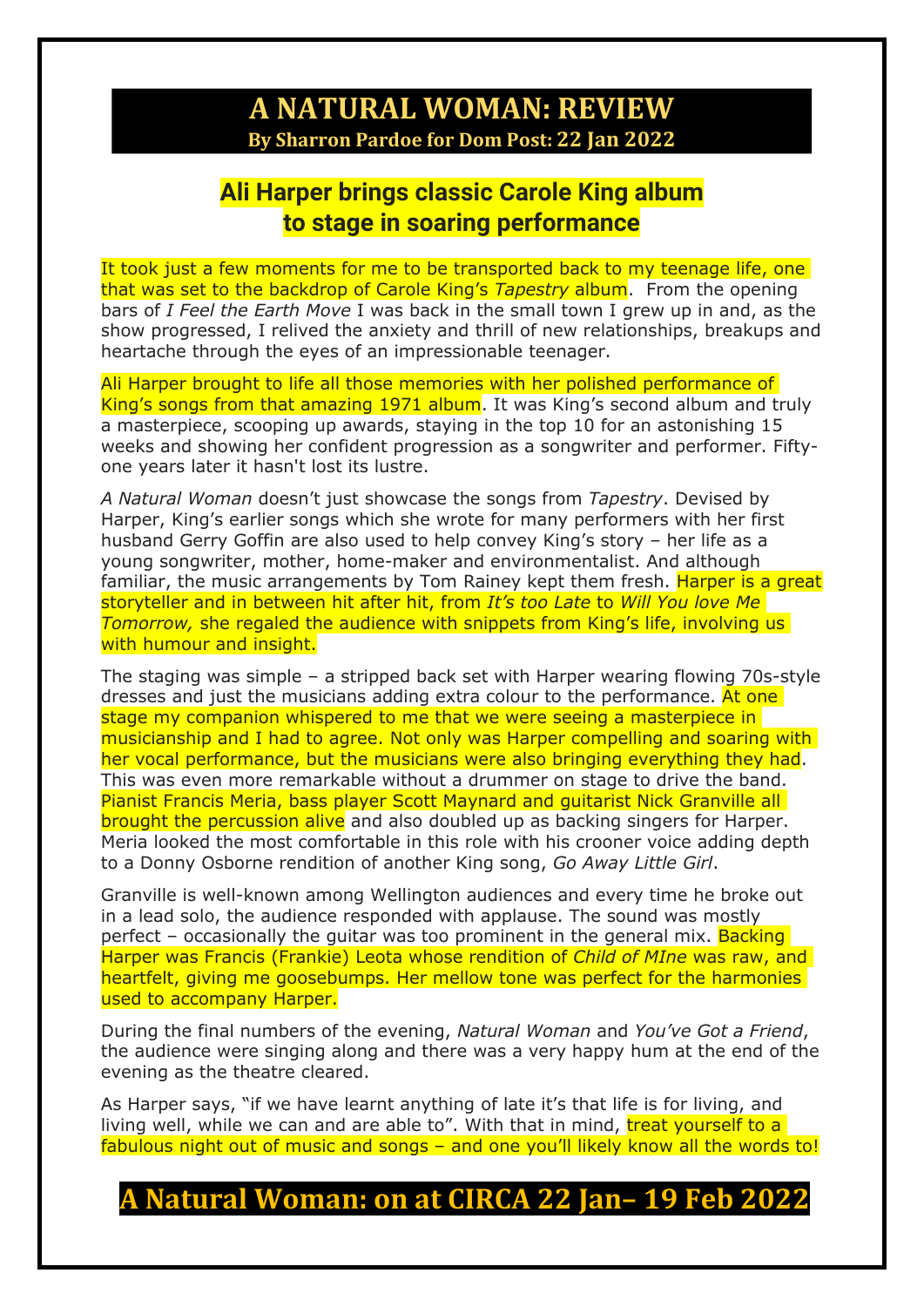## **A NATURAL WOMAN: REVIEW By Ralph McAllister for Kapiti and Coast Independent: 22 Jan 2022**

# **A 'Natural Woman' and 'Prodigiously Talented'**

Sometimes growing old has its advantages, says Ralph McAllister…

I have been able to follow Ali Harper's astonishing career from her student days until now.

Her exciting artistic development continues to amaze. This weekend Circa was packed for her new show A NATURAL WOMAN. The hugely enthusiastic audience paid tribute to this prodigiously talented woman, and many would have left the theatre to urge their friends to make sure they booked for the 100 limited spaces available over the next three weeks.

Prediction? This will be the hottest ticket in town.

And the show? Possibly her best ever.

What I Better than DORIS DAY? Better than LEGENDARY DIVAS? BACHARACH?

#### *Ali and her supporting team reach a new high*

What lifts this particular show a notch higher, perhaps, is the supporting team of bass Scott Maynard,Francis Meria,pianist,Frances Le'ota,singer, and Nick Granville,guitar.

They bring an extra musical variety to the songs, moving felicitously from Will You Still Love Me Tomorrow through to A Natural Woman ,using a host of other well-known and not so well-known standards on the journey.

The details of King's various husbands and life are sketchy and brief which bothered me not one iota.

The songs reigned supreme.

Ali's generosity of spirit meant leaving her ego outside, from time to time, and the result was a combination of talents which was deeply moving.

There's magic in the air at Circa these next few weeks. Make sure you capture some of it.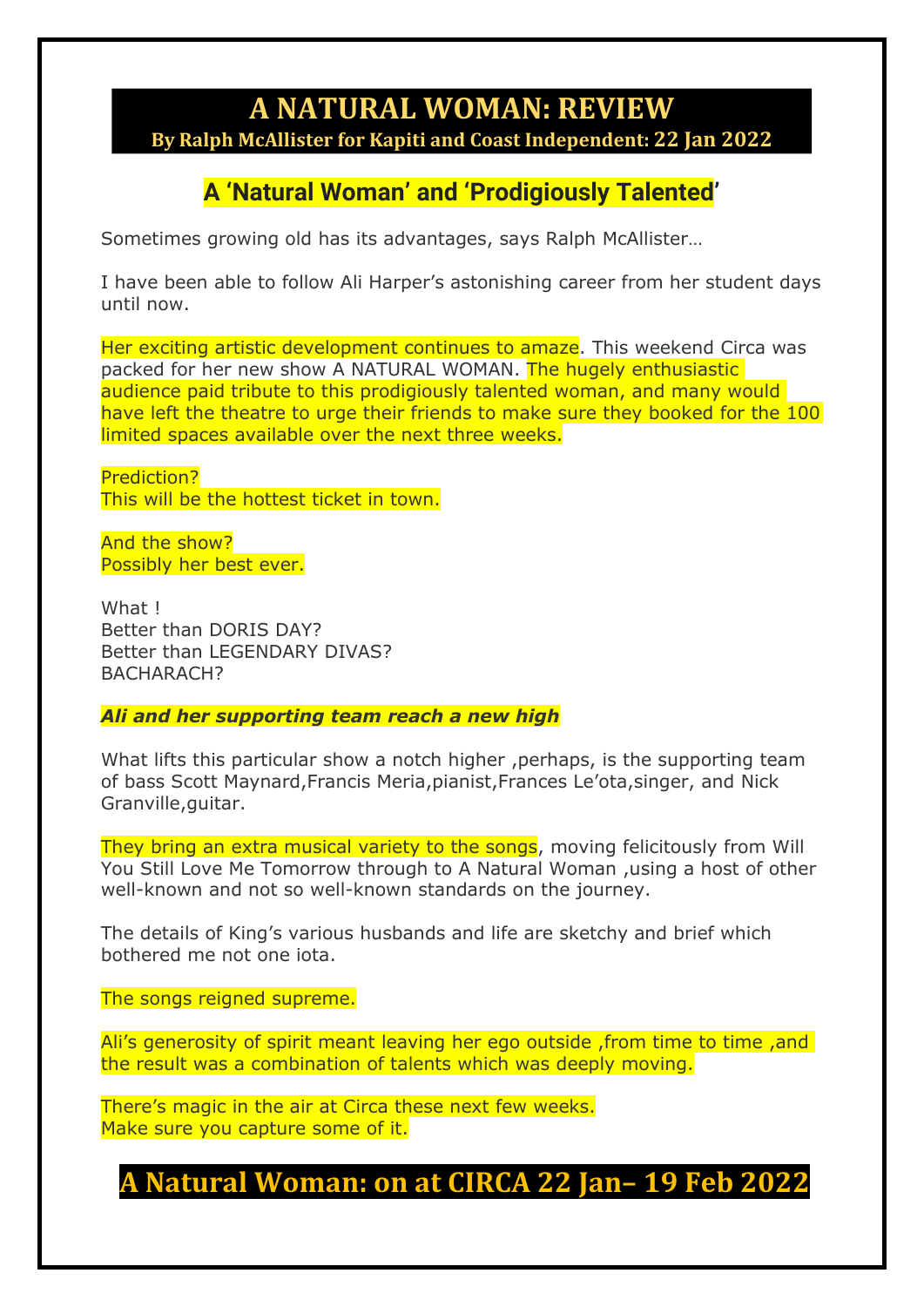#### **A NATURAL WOMAN: REVIEW By Madelaine Empson for Wellington Regional News: 22 Jan 2022**

It's clear there are many Carole King fans in the house at *A Natural Woman.* While I'd happily belt out hits like *I Feel the Earth Move, Will You Love Me Tomorrow,* and the titular *A Natural Woman* (cue a rousing chorus of "you make me feeeel!") on karaoke night, I know very little about the master musician behind them. I am however a big fan of Ali Harper, which is more than enough to get me through the door.

Supported by her talented band of Nick Granville on guitar, Scott Maynard on bass, and Francis Meria on piano, Harper performs a range of King's most popular and lesser-known songs with soaring vocals and dazzling star power. Between the songs the audience is treated to brief spoken interludes that give us a behind-the-scenes glimpse into King's life and music. These moments shine the brightest when Harper speaks of her personal connection with the American singer-songwriter and often lead beautifully into the next song.

The main sensation I feel during *A Natural Woman* is surprise. Wait, Carole King wrote that? And that? *And* that? This is a particularly special feeling when Harper starts singing *Where You Lead*, the theme from *Gilmore Girls…* which my friend and I were talking about just before the show!

Around the halfway point, quest singer Francis Leota walks onstage and wows with vocals that blend beautifully with Harper's. Two voices matched in heaven. Performing a stirring solo of *Child of Mine,* not to mention ably supporting on the congas, Leota is a wonderful addition to the band of consummate musicians.

When Granville and Maynard are recruited to sing backup, they do so well but look out of their comfort zones. I hope their nerves dwindle over the course of the season, because they have every reason to feel confident in their vocal abilities.

In *A Natural Woman,* Ali Harper honours Carole King with an uplifting and astounding performance.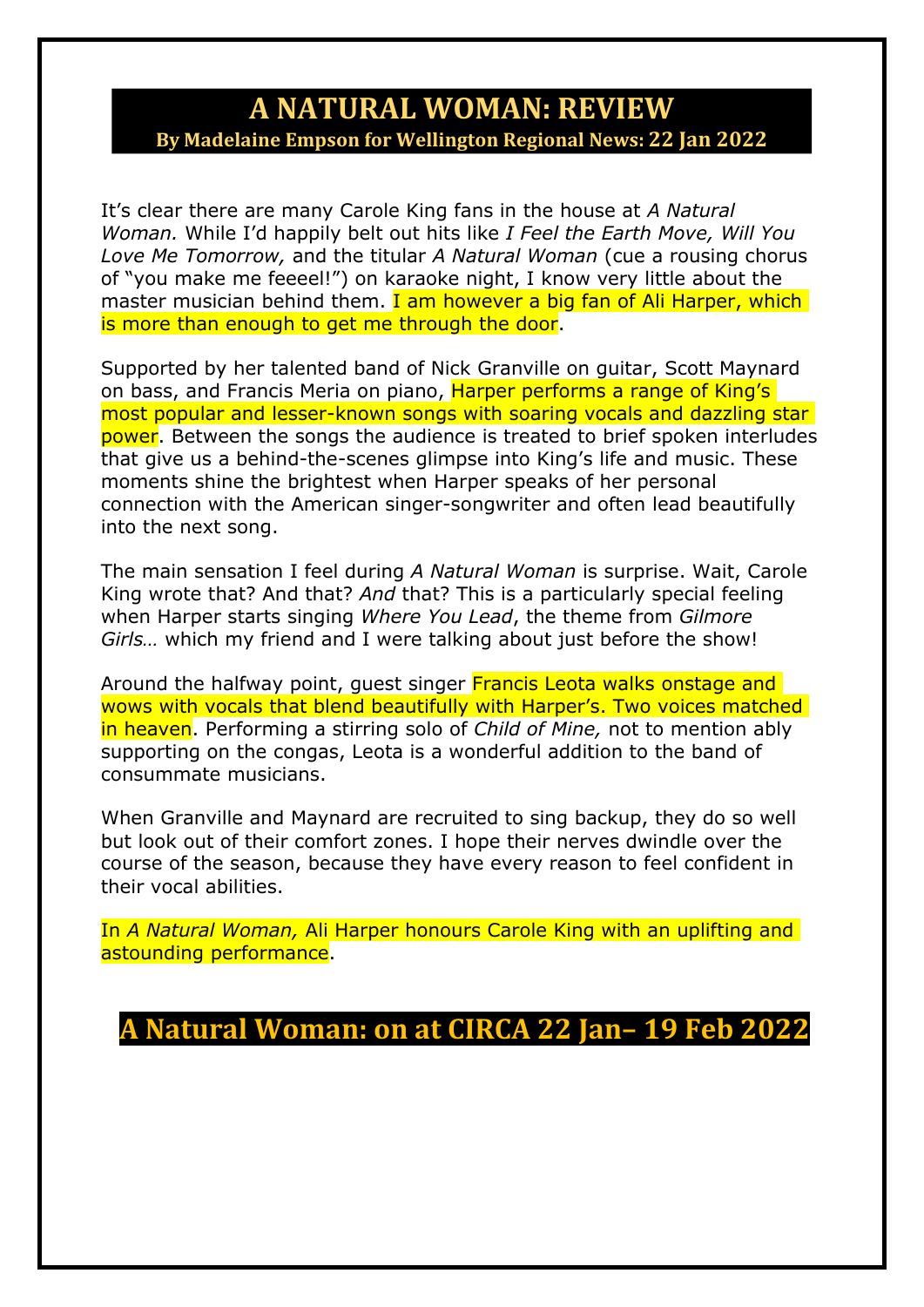### **A NATURAL WOMAN: REVIEW By Howard Davis for Scoop Independent News: 22 Jan 2022**

# **Ali Harper Covers The Songs of Carole King**

Following hard on the heels of her previous hit show *The Look Of Love*, which focussed on the songs of Burt Bacharach and Hal David, Christchurch chanteuse Ali Harper has embarked on another nostalgic musical ride, this time covering the songs of Carole King, who churned out dozens of Top Twenty songs with her writing partner and first husband Gerry Goffin, including *Will You Still Love Me Tomorrow* and *(You make me feel like) A Natural Woman*.

College sweethearts who married in 1959 when he was twenty and she was seventeen, they went on to write such hits as *Take Good Care of My Baby*, *The Locomotion*, *Go Away Little Girl*, *One Fine Day* for the Chiffons and *Pleasant Valley Sunday* for The Monkees. They were one of the most prolific and successful songwriting teams in the Brill Building, producing hit after hit for artists like The Drifters, The Shirelles, Little Eva, Herman's Hermits, Aretha Franklin, James Taylor, and Celine Dion, among many others.

John Lennon was quoted in 1963 as saying he wanted Paul McCartney and himself to become "the Goffin-King of England," but they divorced in 1969. In a Vanity Fair interview Goffin said that he "wanted to be a hippie - grew my hair long - and Carole did it modestly ... Then I started taking LSD and mesculine and Carole and I began to grow apart because she felt that she had to say things herself. She had to be her own lyricist." According to King's memoir, Goffin suffered from mental illness following ingestion of LSD, eventually undergoing treatment with lithium and electroshock therapy, and was diagnosed with manic depression.

As the center of the record industry shifted from New York to Los Angeles during the 1960s, King moved to California. She hung out in Laurel Canyon with James Taylor and Joni Mitchell and produced her first solo album *Writer* in 1970 for Lou Adler's Ode label. Taylor played acoustic guitar and provided backing vocals, but it peaked at 84 in the Billboard Top 200. The following year King released *Tapestry* which held the Top Album spot on the charts for fifteen consecutive weeks, won four Grammies, and appeared on Rolling Stone's 500 Greatest Albums of All Time at number 36.

A graduate of Toi Whakaari: The New Zealand Drama School, Harper has starred in numerous musicals and plays throughout New Zealand, including such staples as *Blood Brothers*, *Mamma Mia*, *Legally Blonde*, *My Fair Lady*, *Mary Poppins*, *The Sound of Music*, *Guys and Dolls*, *South Pacific*, *A Shortcut to Happiness*, *Side by Side by Sondheim*, *Calendar Girls*, *Jerry's Girls*, *The Rocky Horror Picture Show* and *Tell Me on a Sunday*.

Tours across Aotearoa also include roles in the stage musicals *Chess*, *Evita*, *Pirates of Penzance*, *Oklahoma* and the one-woman play *Bombshells*, for which Harper was awarded 'Best Actress' in New York in 2014 and 'Chapman Tripp Best Actress' in Wellington in 2008. She has performed her cabaret show *A Down Under Diva* at Don't Tell Mama in New York, as well as the Metropolitan Room in 2013 and 2014, while the Court Theatre production of the her show *Songs for Nobodies* won 'Best One Woman Show' at New York's United Solo Festival in 2018.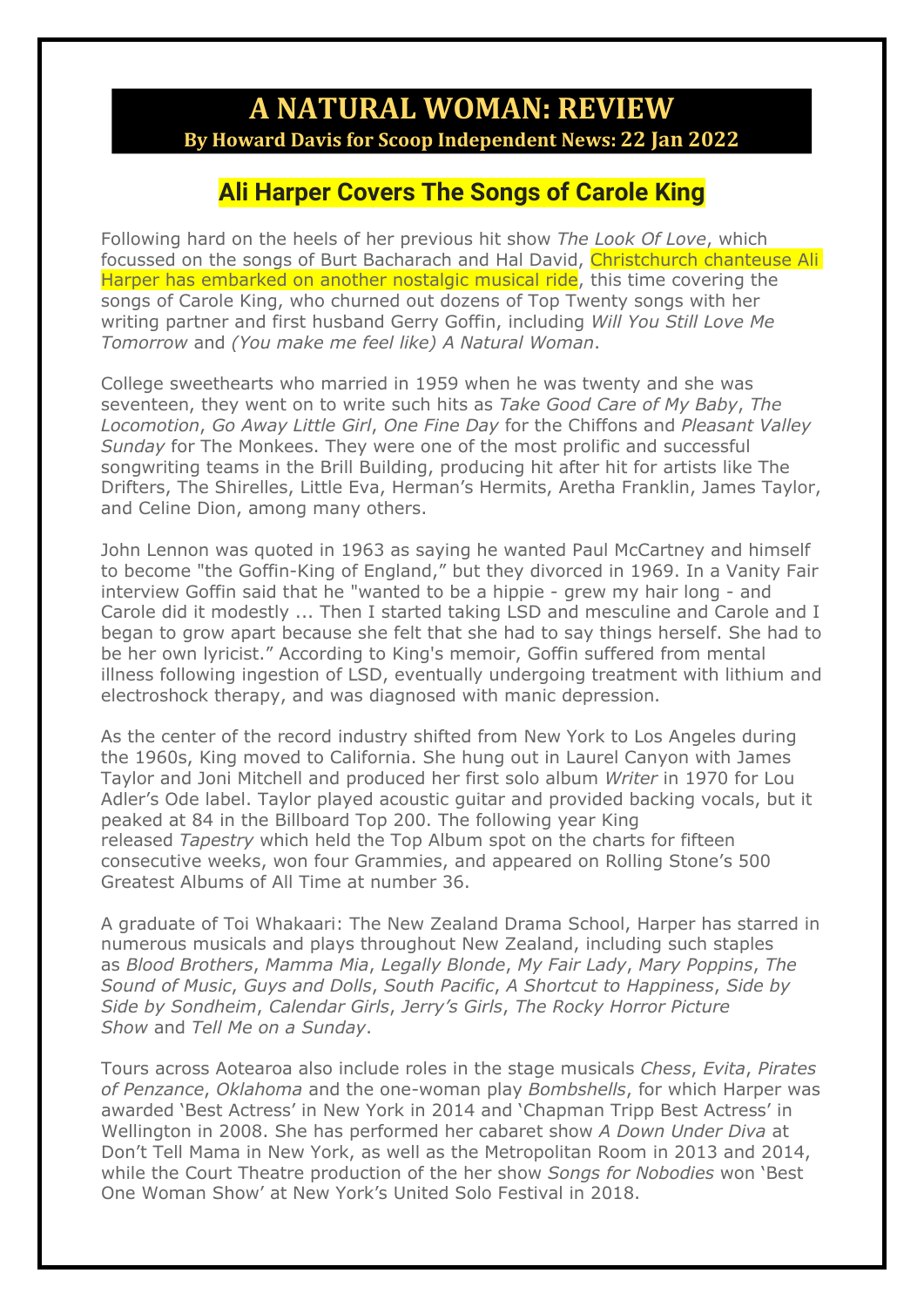Pre-Covid, Harper was a regular fixture as guest entertainer on cruise ships and following the Christchurch mosque shootings in 2019 she wrote the single *Release Our Love*, with proceeds going to the Victim Supports GiveaLittle page. Her six albums are *The Look of Love*, *A Doris Day Special*, *Legendary Divas*, *Naughty and Nice*, *Songs for Everybody* and *Something So Right*. Harper is also a Hansa qualified yoga teacher who teaches both privately and leads yoga-focused wellness retreats.

With standout tracks like *I Feel The Earth Move*, *It's Too Late*, *So Far Away*, and *You've Got A Friend*, *Tapestry* still stands the test of time. Ably accompanied by her understated, but more than capable backing band (Nick Granville on guitar, Francis Meria on piano, and Scott Maynard on bass), Harper's show really comes alive when she is joined by quest vocalist Frankie Leota, who provides some welcome harmonies and even gets to perform her own King song, accompanied by Harper on piano.

But it is Harper's warms and intimate delivery, interspersed with a few fascinating biographical details, that sends wistfully evocative tingles up and down the spine.

Her latest show runs until 19/2 at Circa Theatre in Wellington and at Christchurch's Piano Center for Music and The Arts from 25-27/2. Audience numbers are limited, so book your tickets now. They're selling fast …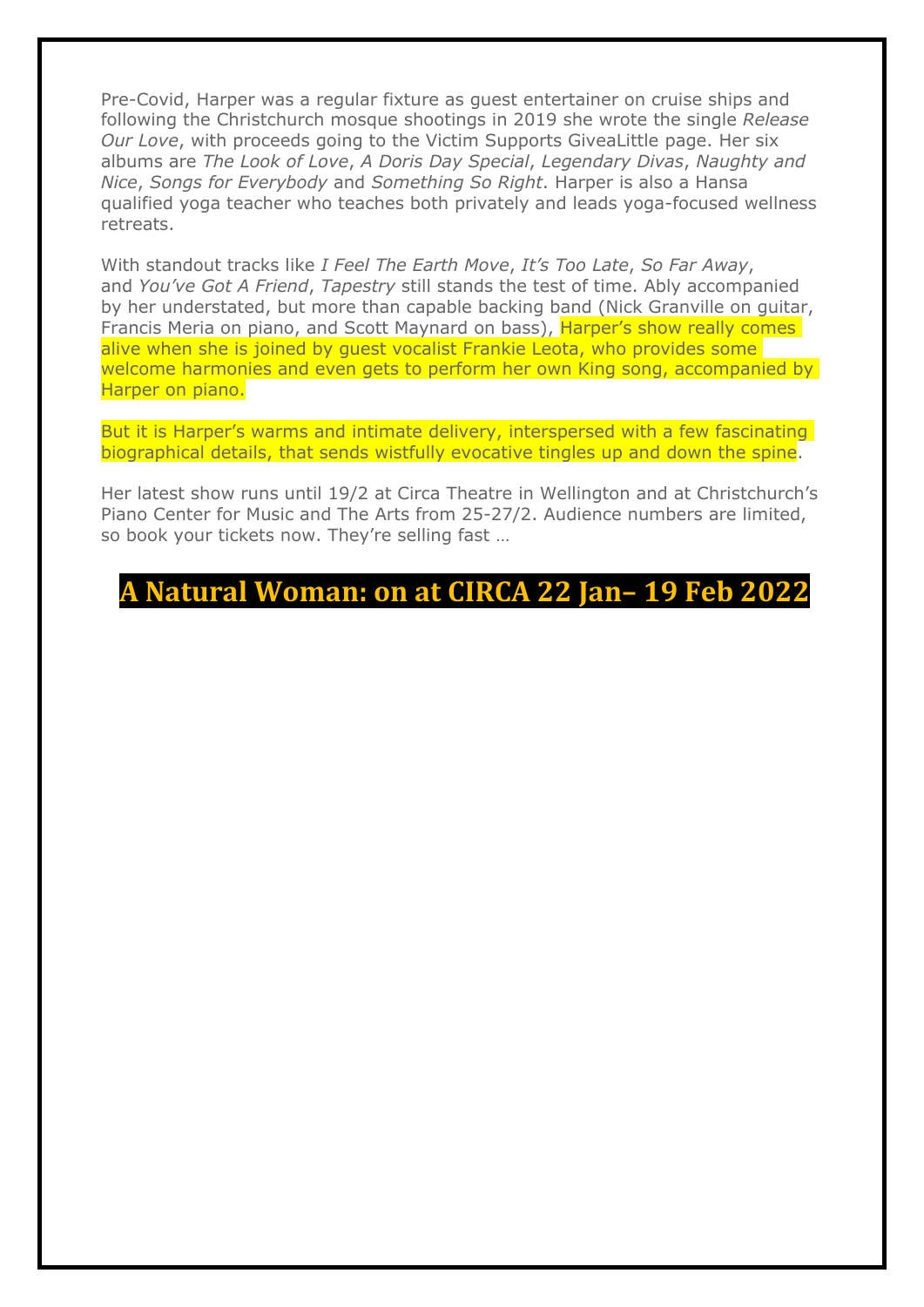### **A NATURAL WOMAN: REVIEW By Simon Sweetman for Off The Tracks: 22 Jan 2022**

Ali Harper has form with these shows. She takes a musician  $-$  be it singer (Doris Day) or writer (Burt Bacharach) and explores their best known material in a very user-friendly way; breaking it down for near-enough to first timers and never so patronising as to alienate the more knowledgeable fans. This is no mean feat. She imbues the performances with just enough biographical detail to make for an enjoyable thread.

**Here she pays [tribute](https://www.circa.co.nz/package/a-natural-woman/) to Carole King** – so celebrating both singer and writer. King, famously, was a songwriter for hire first up. A hit machine with her husband Gerry Goffin. They pumped out songs in the 60s and then in 1971 King released *Tapestry* – a commercial and critical favourite. It features her versions of some of the songs she'd written in the 60s (Will You Still Love Me Tomorrow). It also features some songs that are best known for King's vocals and playing (I Feel The Earth Move, So Far Away, It's Too Late).

Harper's charm and energy is enough to carry any of the shows she has producer and performed. She wins you over. She also, smartly, picks the right subjects. And Carole King's music - spanning several generations - is always ripe for reappraisal, for celebration.

All of this could only work with the right kind of sympathetic band. And Nick Granville (guitar), Francis Meria (piano), Scott Maynard (bass) and Frankie Leota (vocals, percussion) are so perfectly capable of helping Harper to realise her goal here.

The energy sustains across both halves of the show. The hits continue to tumble. King's story is interesting and the warmth and heart of her character comes out in the stories and performances that Harper offers.

The challenge now, with Covid restrictions, is for this season to continue with the smaller audiences that the numbers-cap dictates. Good on cast and crew for sticking with this brilliant show through trying times.

Get along if you can. It'll warm your heart.

#### *<https://linktr.ee/Simonsweetman>*